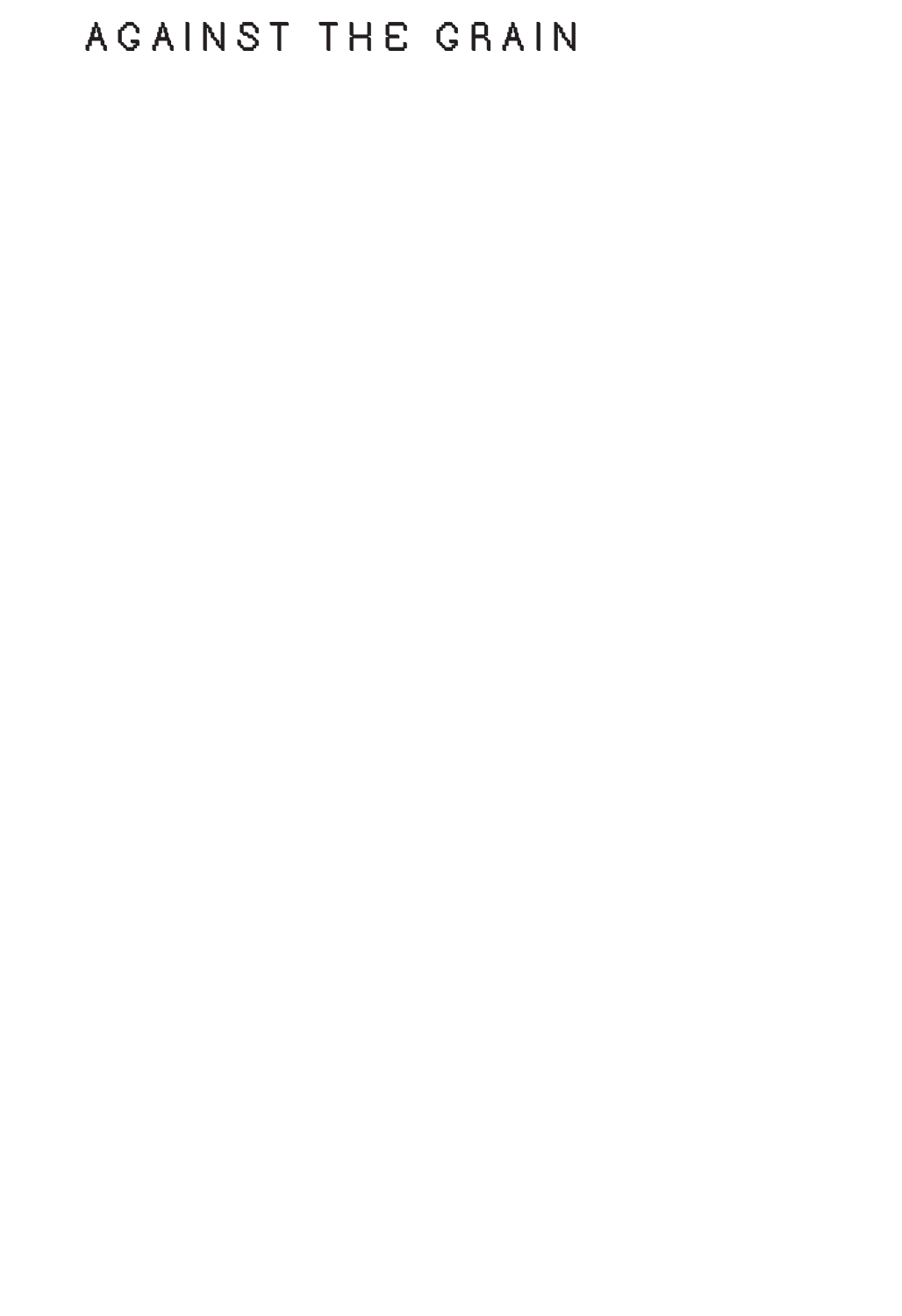We see an amorphous shape, floating in space. It brings to mind the grainy images of Churyumov-Gerasimenko, the irregularly, horse-shaped comet, as seen from the European Space Agency's spacecraft Rosetta.

Upon closer inspection details emerge, the fragmented surface allowing the light to enter, revealing distinctive oval and rectangular shapes, at the same time uncannily alien and strangely familiar. But what is it? Parts of a collapsed building? Ancient dinosaur bones? Unidentified space debris?

After being commissioned by the Huis van Hilde, the province of North Holland's new Archeological Information Centre in the small town of Castricum, Waël el Allouche decided to go against the grain. The client asked for a 3D printed object, to be installed in the lobby of the new building, which would express the centre's focus on artifacts and other traces of human life found in this region to the north of Amsterdam.

Instead of incorporating the ancient human remains and earthenware items from the collection, Waël wanted to dig deeper and looked beyond the given temporal and material boundaries for his inspiration. From drill samples, showing the stratification below the surface of the ground, he deliberately picked grains of sand that were probably never touched or seen by any human being. Tiny silent witnesses of the passing of time.

Through a process of scanning, modelling and 3D printing he managed to produce three comet-like blown-up versions of multiple grains of sand. And although he combined them with self-made artefacts, including microscopic pieces of paper and wood, questions were raised about the symbolic and didactic quality of sand in the context of an archeological information centre. Can dead matter reveal the traces of human existence? What does it tell us about ourselves and the world we live in?

The answer is simple. We can find the history of the Earth, and our role in it, in a single grain of sand. Via sand we delve back into the story of the beginning of our planet, or the universe, or life. If you examine the beauty of sand with a magnifying glass, the shape, size, and color of the sand grains tell many stories.

Sand predates all life on earth and will likely outlive humanity. Sand is our past and future. It was already ancient when the dinosaurs went extinct. It was ancient when the first creatures

crawled on land from the seas, and when the first fish started swimming in them. Sand is nearly three times as old as all forms of complex life. And in the far future our magnificent cities and museums eventually will all crumble and turn back into piles of sand and vast deserts.

Sand encapsulates and structures our lives. The surface of most planets, including Earth and Mars, is composed of sand. Ceramics, mortar, bricks, concrete; most of our building materials are made from sand. Silica, the most common constituent of sand, is crucial for the production of glass and is almost always used for the fabrication of integrated circuits, popularly known as {micro}chips, that are present in everyday electrical and electronic devices. Sand is to mortar and bricks, what data is to information and knowledge. It is the invaluable material that feeds the gigantic 3D printer called Planet Earth.

In Waël's native Tunisia the Sahara desert has buried the film set of the epic sci-fi movie Star Wars Episode One - The Phantom Menace. Filmed in the 1990s, and set in an unknown future, the movie featured the iconic dome–roofed Mos Espa spaceport whose remains are now largely covered with sand. The government's plans to reclaim the site from the encroaching desert and excavate some of the buildings will lead to an 'archeology of the future' bringing to light a utopian vision from the past.

Likewise, Wael's enlarged scans of sand, printed in wood filament and aptly named 'Lamp of Hilde' will help illuminate the origins and future of life in the province of North Holland and beyond. Looking up to the dangling installation, it provides us with a kaleidoscopic view of the world around us, on the order of things and on the countless layers of time before, below and in front of us.

by Michiel Van Iersel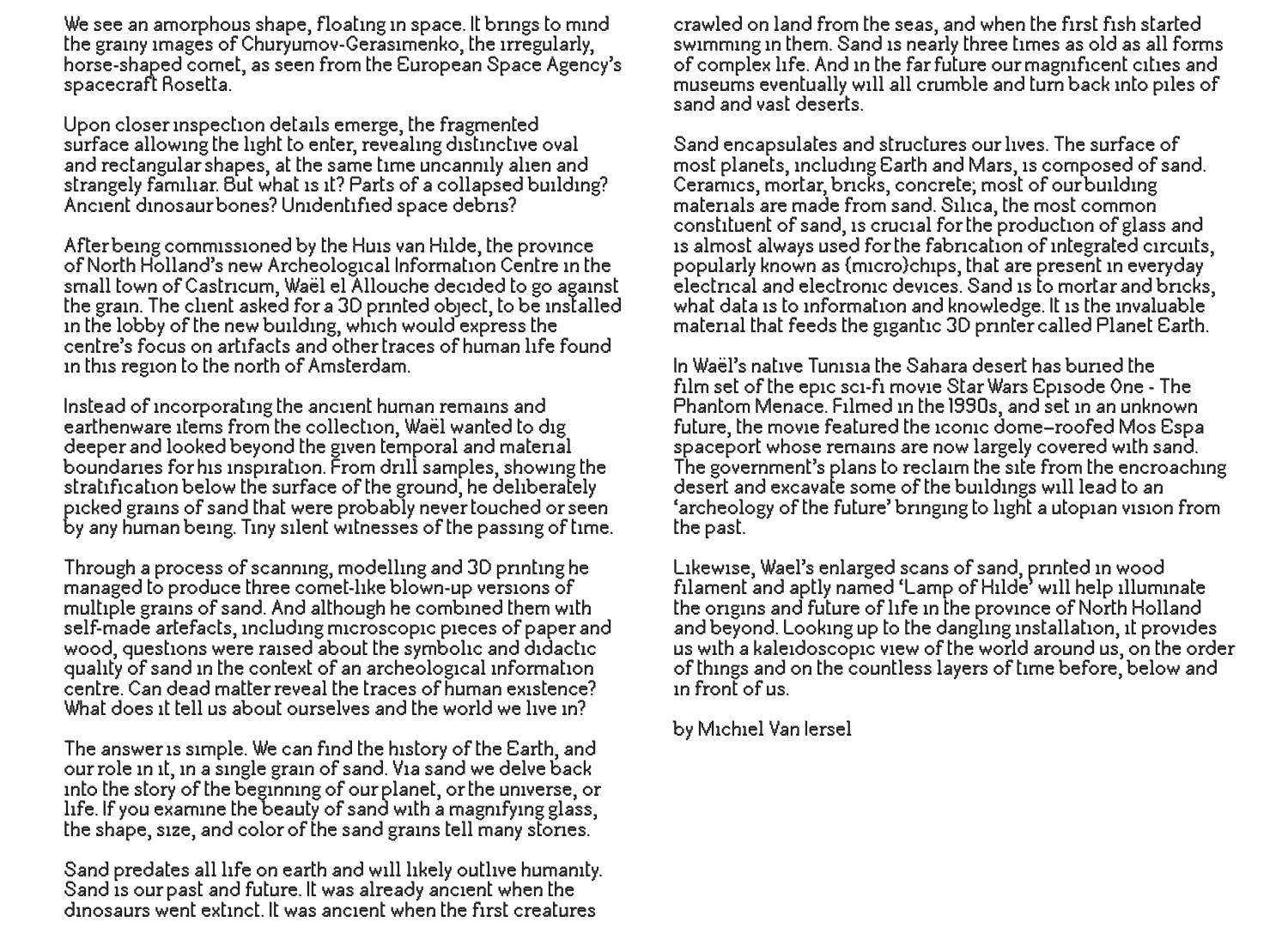